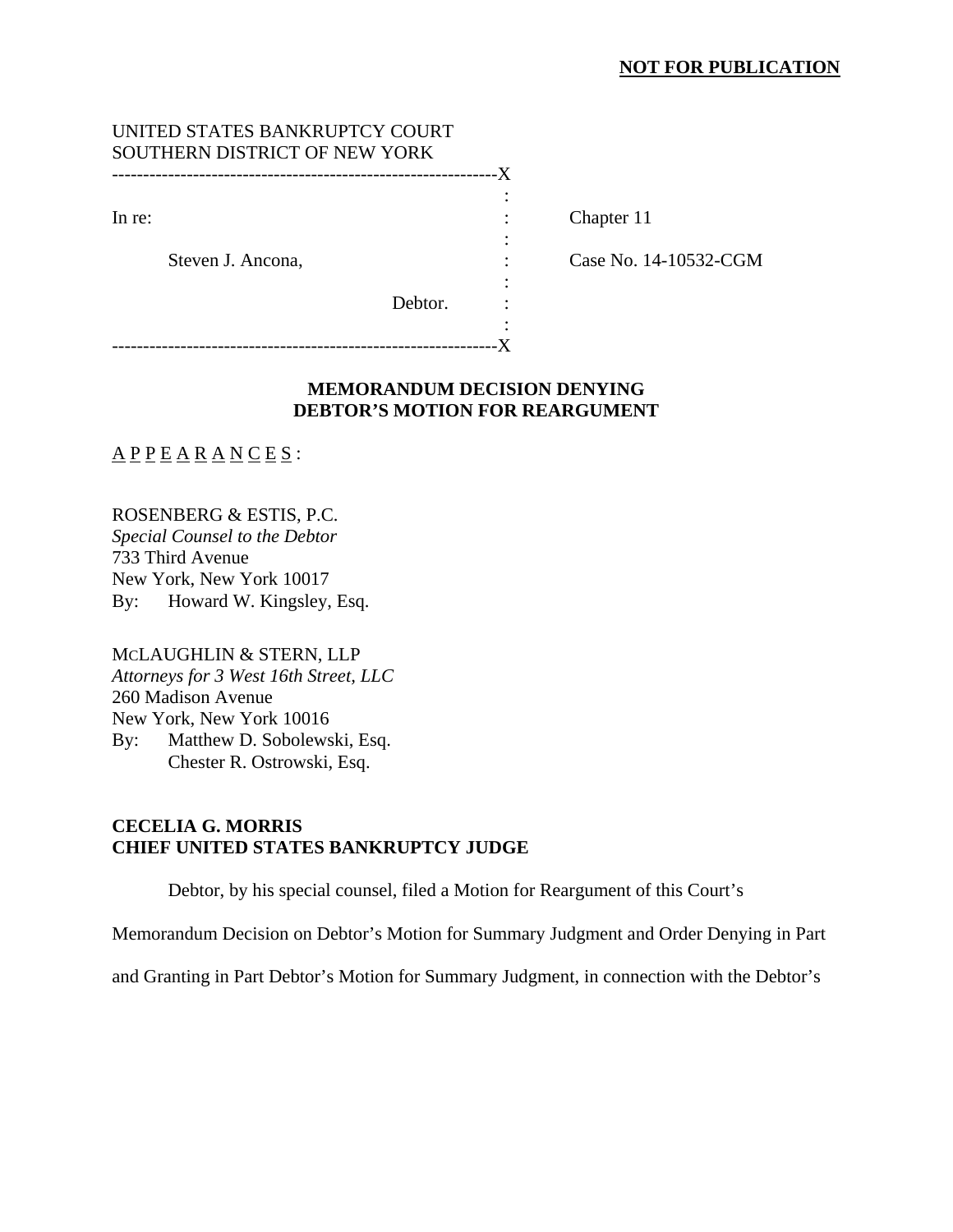objection to the Landlord's Amended Claim.<sup>1</sup> For the reasons that follow, the Court denies the Motion for Reargument.

### **Jurisdiction**

This Court has subject matter jurisdiction pursuant to 28 U.S.C. § 1334(a), 28 U.S.C. § 157(a) and the Amended Standing Order of Reference signed by Chief Judge Loretta A. Preska dated January 31, 2012. This is a "core proceeding" under 28 U.S.C. §157(b)(2)(B) (allowance or disallowance of claims against the estate).

### **Background**

 The relevant background is set forth in the Memorandum Decision, familiarity with which is assumed. The Court summarizes only those facts necessary for the disposition of the instant Motion for Reargument.

#### *Factual history*

The Landlord and Tenant, an entity owned and controlled by the Debtor, were parties to a 35-year triple-net Lease dated March 24, 2006, for the Building located at 3 West 16th Street.<sup>2</sup> Under the Lease, the Tenant agreed to pay base rent (computed using a formula set forth in Exhibit B to the Lease), and agreed that all charges other than base rent, including damages, would be deemed "Additional Rent" or "additional rent." The Tenant also agreed to "cause the Construction of the Pre-Approved Alterations to be Completed with diligence and continuity…" which construction would be funded by the Landlord, up to  $$2,850,000.<sup>3</sup>$  On the same date,

 $\frac{1}{1}$  *See* Motion for Reargument (ECF No. 190), Memorandum Decision (ECF No. 184) and Summary Judgment Order (ECF No. 185). Capitalized terms not defined herein shall have the meanings ascribed to them in the Memorandum Decision.

<sup>2</sup> For brevity, citations for the undisputed facts are omitted, unless a fact was not previously discussed in the Memorandum Decision.

<sup>3</sup> This provision reflected the parties' original intent to convert and build out the upper floors of the Building for sale as luxury condominium units.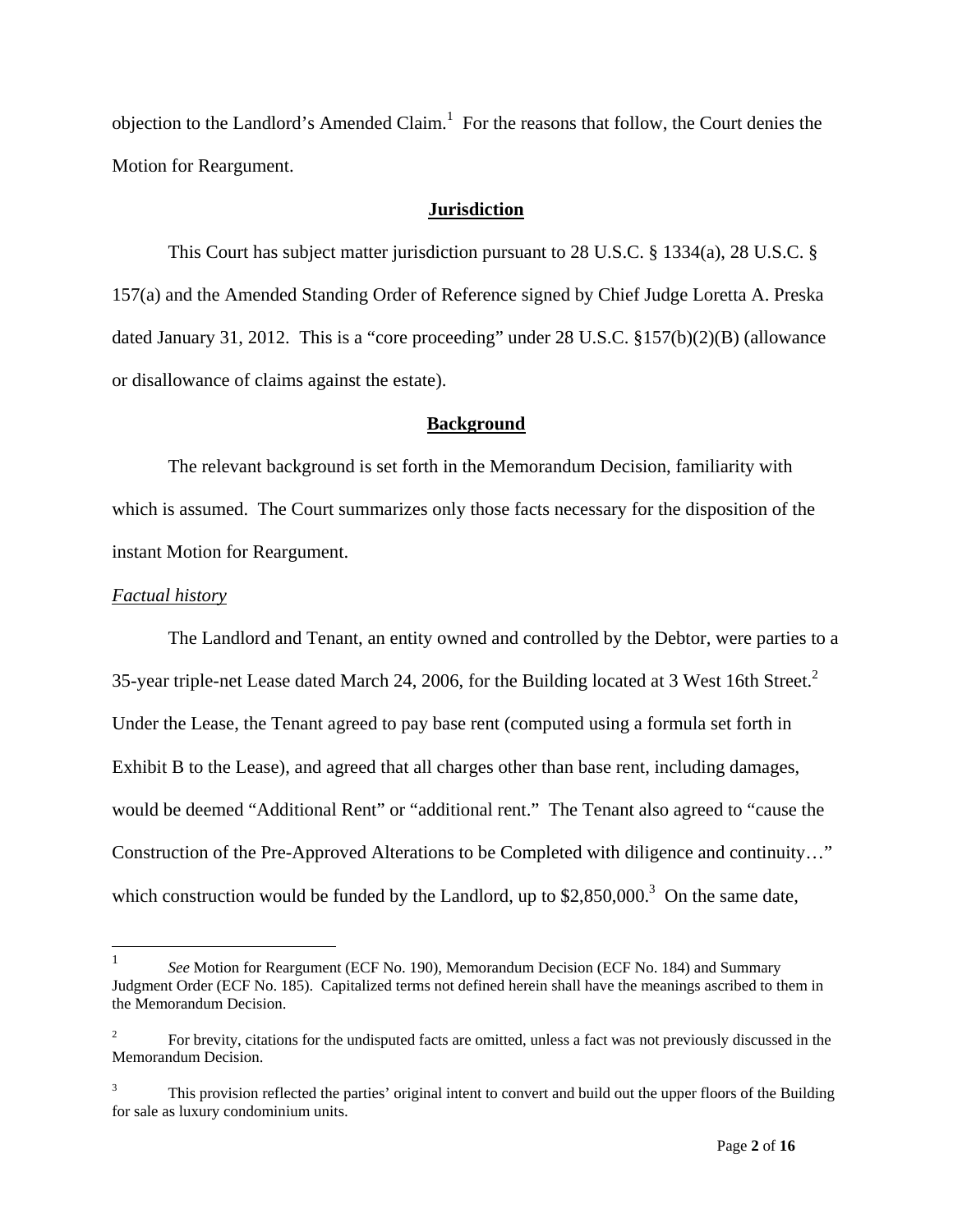March 24, 2006, the Debtor entered into a Guaranty, wherein the Debtor agreed to guarantee the "full and punctual payment, when due, whether at the stated due date, by acceleration or otherwise of forty-five percent (45%) of the obligations of the [Tenant] under the Lease… [and] indemnify the [Landlord] from and against forty-five percent (45%) of all monetary losses associated with the [Landlord's] ownership of the [Building], other than consequential losses."

 The parties subsequently had a falling out and the Tenant did not complete construction of the Building for condominium sales. Under the terms of the Lease, rent became due starting January 2008. The Tenant paid the rent for January, February and March 2008, but stopped making payments thereafter, and the Landlord terminated the Lease effective June 7, 2008. By then the parties were embroiled in a State Court Action over the Lease and Guaranty, as well as over title and possessory interests in the Building, which litigation also involved the two Synagogues that were occupying the lower floors of the Building.<sup>4</sup> Pursuant to a formal eviction, the Landlord gained full possession of the Building on January 22, 2013.

### *Procedural history*

 $\overline{a}$ 

In the Debtor's Chapter 11 proceeding, the Landlord filed an Initial Claim for \$6,831,929.46 for damages arising from the Debtor's Guaranty and the Tenant's breach of the Lease. The Landlord then filed an Amended Claim in the amount of \$20,561,342 at the direction of the Court at a pre-summary-judgment-motion conference.<sup>5</sup> On September 4, 2015, the Debtor

<sup>4</sup> The history behind the Synagogues' relationship with the Debtor and the Building is set forth in further detail in the Memorandum Decision. It is sufficient, for purposes of this motion, to note that the Synagogues had ties to the Debtor and were involved in the State Court Action.

<sup>5</sup> Local Bankruptcy Rule 7056-1(a) states that: "Unless the Court orders otherwise, no party shall file a motion for summary judgment without first seeking a pre-motion conference. The request for a pre-motion conference shall be made by letter, filed with the Court, on the docket of the case, and served on all other parties setting forth the issues to be presented in the motion and the grounds for relief. Unless the Court otherwise directs, the letter shall not exceed two pages in length." LBR 7056-1(a).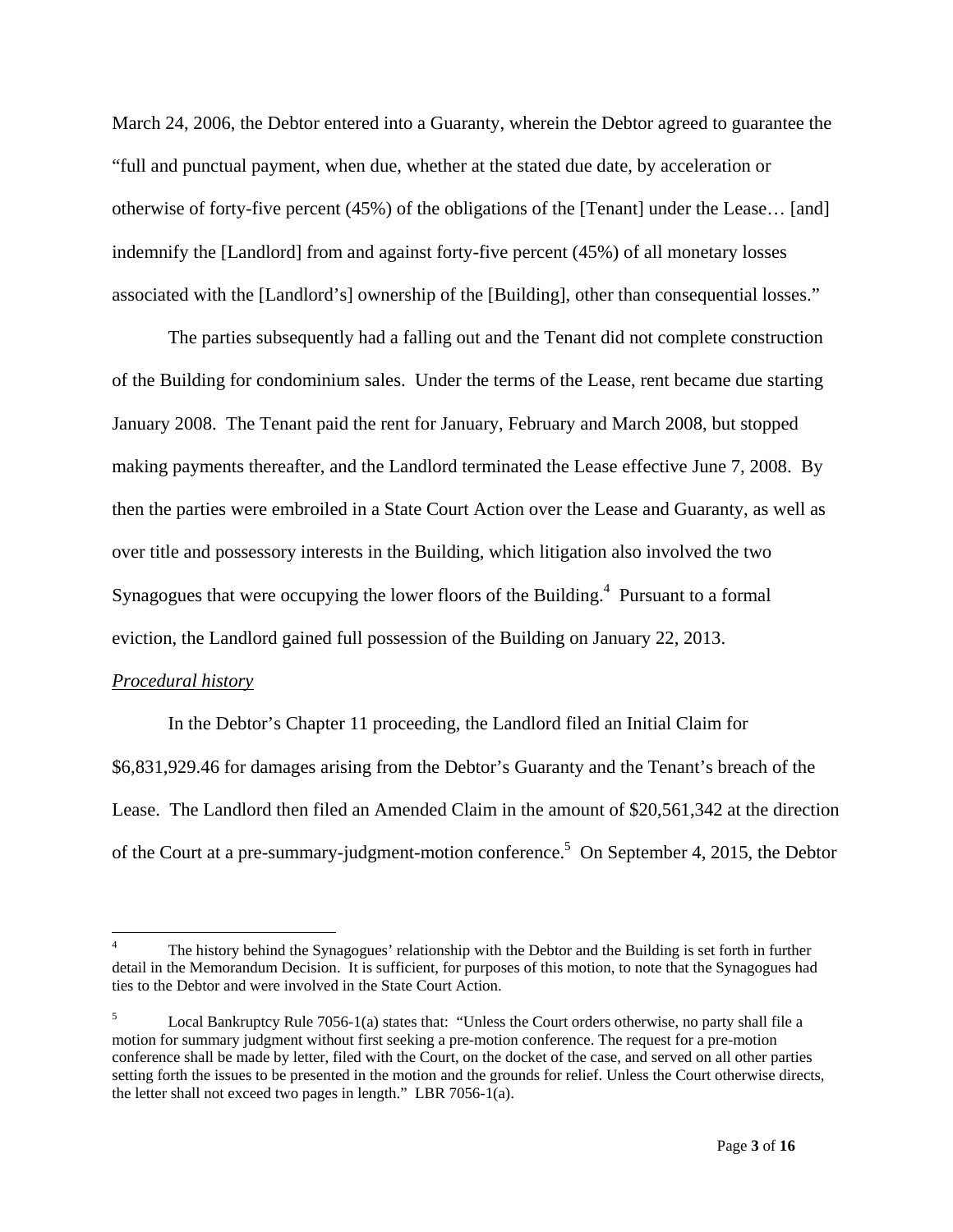filed its Motion for Summary Judgment, seeking, principally, expungement of the Amended

Claim, and judicial determination of ten enumerated issues, as follows:

- a. Does the statutory cap apply to a debtor that personally guaranteed a nonresidential lease?
- b. Did the Landlord improperly inflate the monthly amount of Base Rent?
- c. Can the Landlord hold the Debtor liable for use and occupancy charges?
- d. Is the Landlord entitled to recover real estate taxes and insurances charges due after the Lease was terminated?
- e. Is the Landlord entitled to late fees?
- f. Is the Landlord entitled to 100% of all attorneys' fees?
- g. Is the Landlord required to reduce its damages by all rents it has received and will receive in the future?
- h. Has the Landlord suffered any actual damages?
- i. Should the Amended Claim be reduced to zero and expunged because, *inter alia*, it was filed in bad faith?

*See* Summary Judgment Motion at 2-3 (ECF No. 145). In response, the Landlord filed an Opposition to Summary Judgment, which was followed by the Debtor's Reply Further Support of Summary Judgment. *See* Landlord's SJ Opp. (ECF No. 149), Debtor's Further Reply (ECF No. 171). The Court held oral arguments on the Summary Judgment Motion on February 25, 2016, and shortly thereafter, issued the Memorandum Decision and Summary Judgment Order.

 The Memorandum Decision partly granted and partly denied the Debtor's Summary Judgment Motion—specifically, that: (i) the statutory cap under section 502(b)(6) of the Bankruptcy Code applied to the Landlord's claim against the Debtor as guarantor of the Tenant's obligations under the Lease; (ii) issues of disputed material facts existed to preclude summary judgment of the various components of the Landlord's Amended Claim; (iii) any mitigation of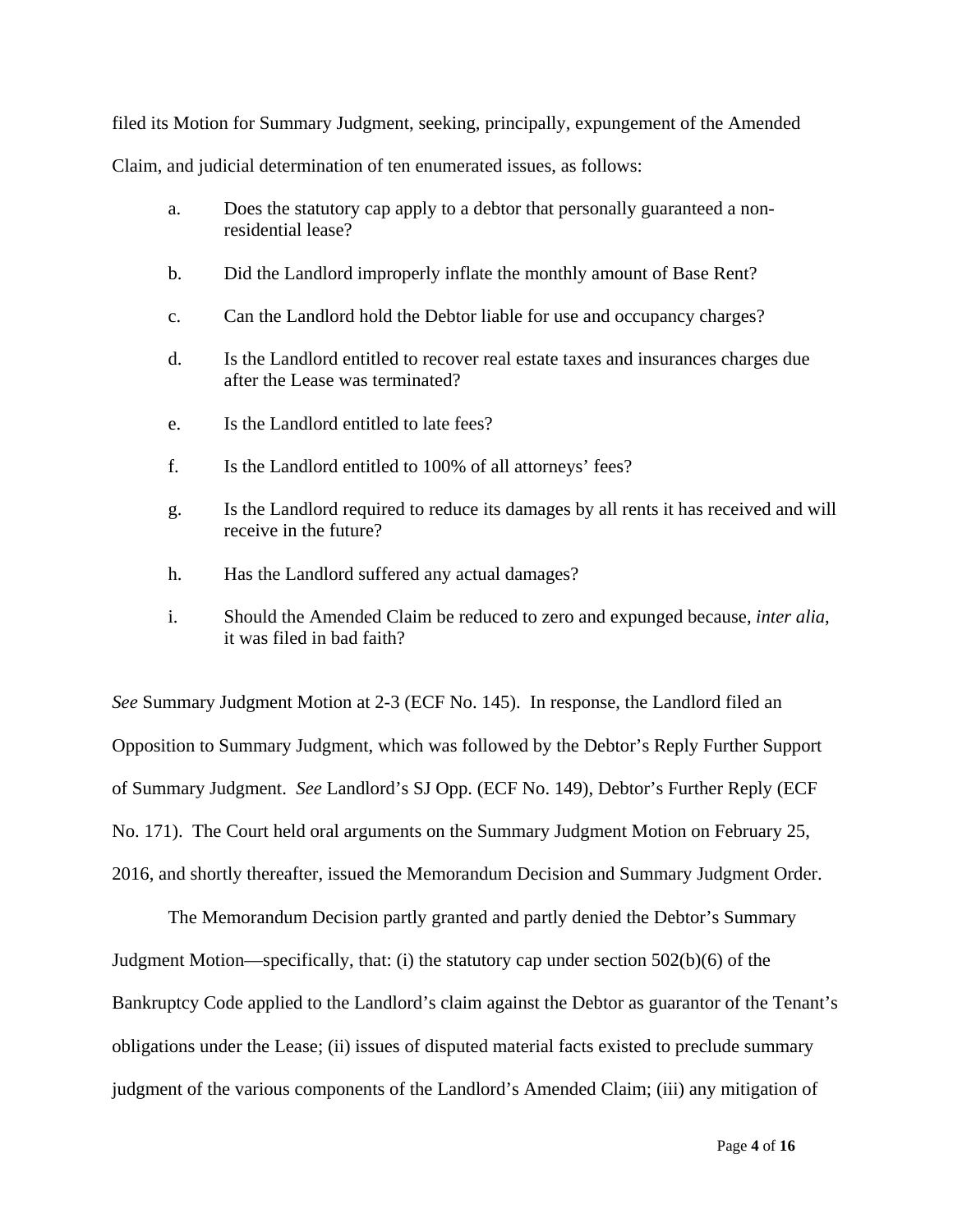damages from replacement tenants would reduce the Landlord's damages before application of the section  $502(b)(6)$  cap, but supplemental briefing by the parties was required as to the calculation of such mitigation under New York state law; (iv) summary judgment that the Landlord has not suffered any actual damages as a matter of law must be denied; and (v) the Amended Claim would not be disallowed and expunged in its entirety as having been filed in bad faith. *See* Memorandum Decision at pp. 13, 18, 21-23.

On March 16, 2016, the Debtor filed the Motion for Reargument pursuant to Federal Rule of Bankruptcy Procedure 9023 and Local Bankruptcy Rule 9023-1, seeking reargument of the Court's Memorandum Decision and Summary Judgment Order. In particular, the Debtor wants this Court to determine that the Landlord is not entitled, as a matter of law, to claim the late fees, construction costs and attorneys' fees that were not included as part of the Landlord's Base Rent (collectively, the "Three Components") in the Amended Claim. *See* Motion for Reargument. The Debtor contends that reargument should be granted because the Court "overlooked" the Debtor's argument that the Three Components of rent cannot be allowed under the "controlling"<sup>6</sup> case of *Kuske v. McSheridan (In re McSheridan)*, 184 B.R. 91 (B.A.P. 9th Cir. 1995). *Id.* ¶ 13. The Debtor then reiterates his prior arguments that application of the *McSheridan* test bars the Three Components with references to the relevant sections of the Summary Judgment Motion and the Debtor's Further Reply. *Id.* ¶¶ 23-33.

The Landlord objects to the Debtor's Motion for Reargument, filing in response, a Memorandum of Law in Opposition to Debtor's Motion for Reargument on March 31, 2016.

<u>.</u>

<sup>6</sup> The Debtor has cited no authority or case law as to why the Ninth Circuit Bankruptcy Appellate Panel's *McSheridan* decision controls this Court. *Compare In re 400 Madison Ave. Ltd. P'ship*, 213 B.R. 888, 890 n.2 (Bankr. S.D.N.Y. 1997) ("[I]n this district, which has both a multi-judge bankruptcy court and a multi-judge district court, only decisions of the Second Circuit Court of Appeals are controlling"); *accord In re Filene's Basement, LLC*, No. 11-13511, 2015 Bankr. LEXIS 1350, at \*26 (Bankr. Del. Apr. 16, 2015) (finding the Ninth Circuit Court of Appeals's reasoning in *Saddleback Valley Community Church v. El Toro Materials Co. (In re El Toro Materials Co.)*, 504 F.3d 978 (9th Cir. 2007), which partly overruled *McSheridan*, to be "persuasive").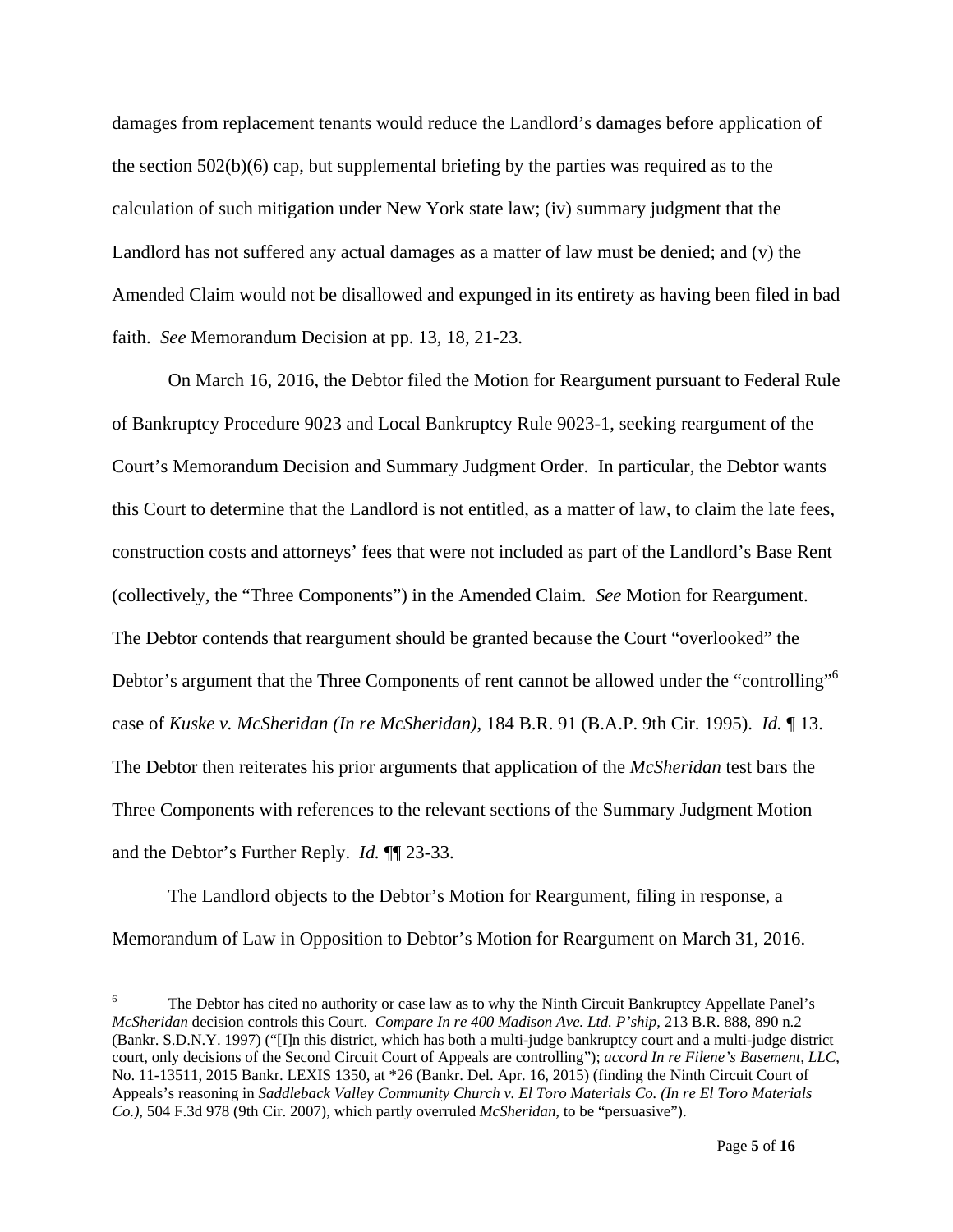*See* Landlord's Reargument Opp. (ECF No. 192). According to the Landlord, the Debtor essentially rehashes "arguments that were made, considered, and rejected" in the Summary Judgment Motion, and has not met the reargument standard that the Court overlooked any controlling decision. *Id.* at 1, 3-5. The Landlord also argues that the Motion should be denied because the Debtor has failed to demonstrate that reargument is necessary to prevent manifest injustice. *Id.* at 6-8.

As discussed below, the Debtor has failed to show that reargument based on the Court's purported oversight of *McSheridan* is warranted, and the Motion for Reargument is denied.

#### **Discussion**

#### *Standards Governing Reargument*

Under well known principles, motions for reargument are governed by Federal Rule of Bankruptcy Procedure 9023, which makes Federal Rule of Civil Procedure 59 applicable to bankruptcy cases. Thus, motions for reargument are subject to the same standards as motions to alter or amend judgments under Federal Rule of Civil Procedure 59(e). *See In re Best Payphones, Inc.*, No. 01-15472, 2016 WL 164900, at \*8 (Bankr. S.D.N.Y. Jan. 13, 2016) (slip copy) (citing *In re Bressler*, No. 06-11897, 2007 WL 951661, at \*1 (Bankr. S.D.N.Y. Mar. 27, 2007)); *In re Jamesway Corp.*, 203 B.R. 543, 545-46 (Bankr. S.D.N.Y. 1996) ("a motion for 'reargument' is properly in the nature of a motion for a new trial or for the amendment of a judgment pursuant to Fed. R. Civ. P. 59") (citing 9 *Collier on Bankruptcy* ¶ 9023.05 at pp. 9023- 6-7 (15th ed. 1996)). To establish grounds for reargument, a movant must show that "the court overlooked controlling decisions or factual matters 'that might materially have influenced its earlier decision.'" *In re Asia Global Crossing, Ltd.*, 332 B.R. 520, 524 (Bankr. S.D.N.Y. 2005); *see also Koplik v. Siegel (In re Perry H. Koplik & Sons, Inc.)*, No. 04-2490, 2007 WL 3076921,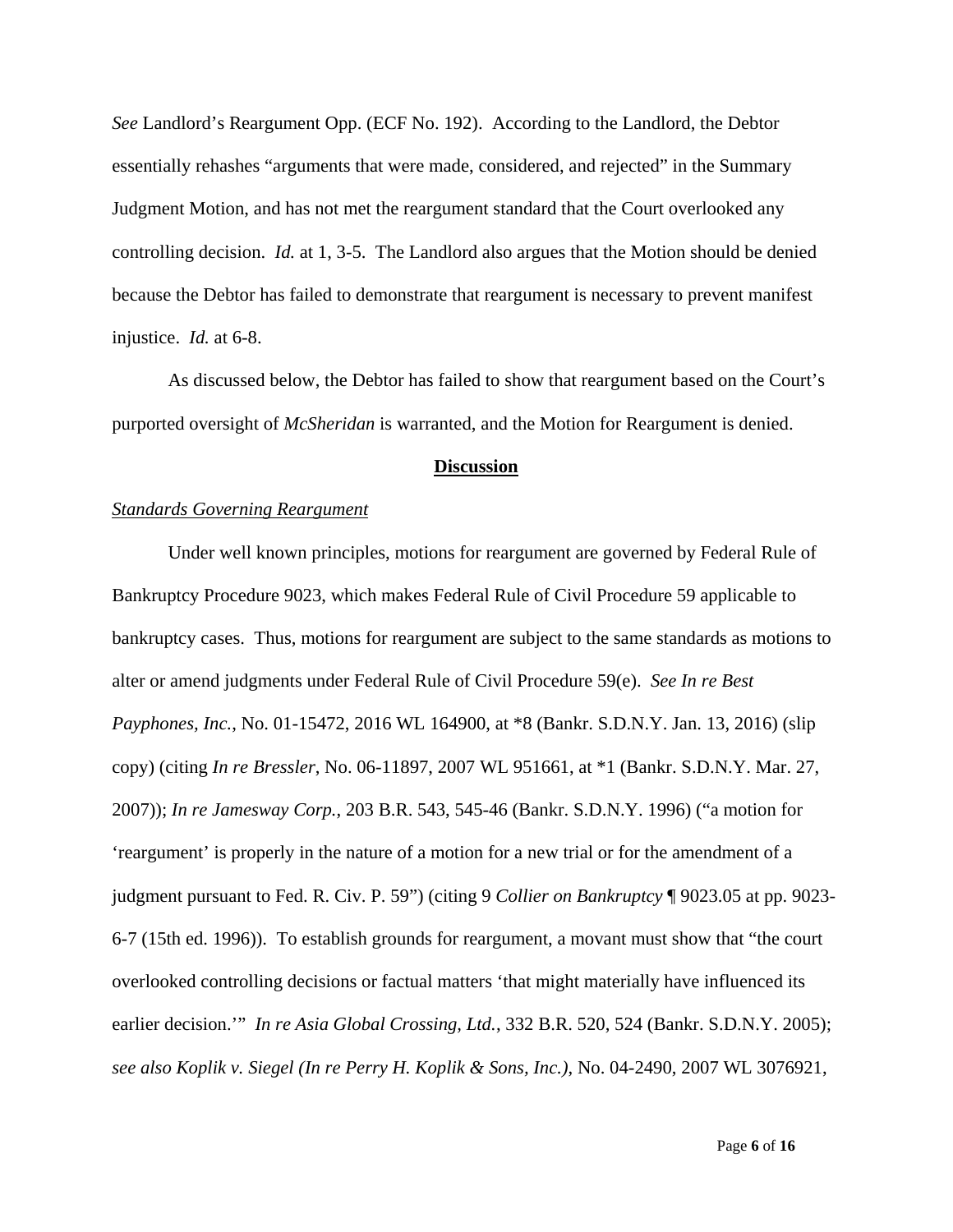at \*4 (Bankr. S.D.N.Y. Oct. 18, 2007) ("The moving party must point to previously advanced data or controlling decisions that the court overlooked that might reasonably be expected to alter its conclusion.") (citing *Key Mech., Inc. v. BDC 56 LLC (In re BDC 56 LLC)*, 330 F.3d 111, 123 (2d Cir. 2003)).

"The rule permitting reargument is strictly construed to avoid repetitive arguments on issues the court has already fully considered." *In re Best Payphones, Inc.*, No. 01-15472, 2008 WL 2705472, at \*3 (Bankr. S.D.N.Y. July 3, 2008) (citing *Griffin Indus., Inc. v. Petrojam, Ltd.*, 72 F. Supp. 2d 365, 368 (S.D.N.Y. 1999); *accord Adams v. United States*, 686 F. Supp. 417, 418 (S.D.N.Y. 1988); *cf. In re Lamberti*, No. 06-35218, 2006 WL 2583303, at \*2 (Bankr. S.D.N.Y. Aug. 16, 2006) ("Motions for reconsideration are disfavored, because complete disposition of discrete issues and claims is often essential to effective case management.") (internal quotations and citations omitted). Further, the movant may not advance new facts or arguments, as a motion for reargument is not a vehicle for taking a second bite at the apple. *See Best Payphones*, 2008 WL 2705472, \*2 (quotation marks and citations omitted). "The decision to grant or deny reargument lies within the sound discretion of the court." *Best Payphones*, 2016 WL 164900, \*9 (citing *Reich v. Lopez*, No. 13-CV-5307, 2015 WL 1632332, at \*1 (S.D.N.Y. Apr. 13, 2015)).

Motions for reargument in this district are also governed by Local Bankruptcy Rule

9023-1, which states in relevant part:

A motion for reargument of a court order determining a motion shall be served within fourteen (14) days after the entry of the Court's order determining the original motion, or in the case of a court order resulting in a judgment, within fourteen (14) days after the entry of the judgment.... The motion shall set forth concisely the matters or controlling decisions which counsel believes the Court has not considered. *No oral argument shall be heard unless the Court grants the motion and specifically orders that the matter be re-argued orally*.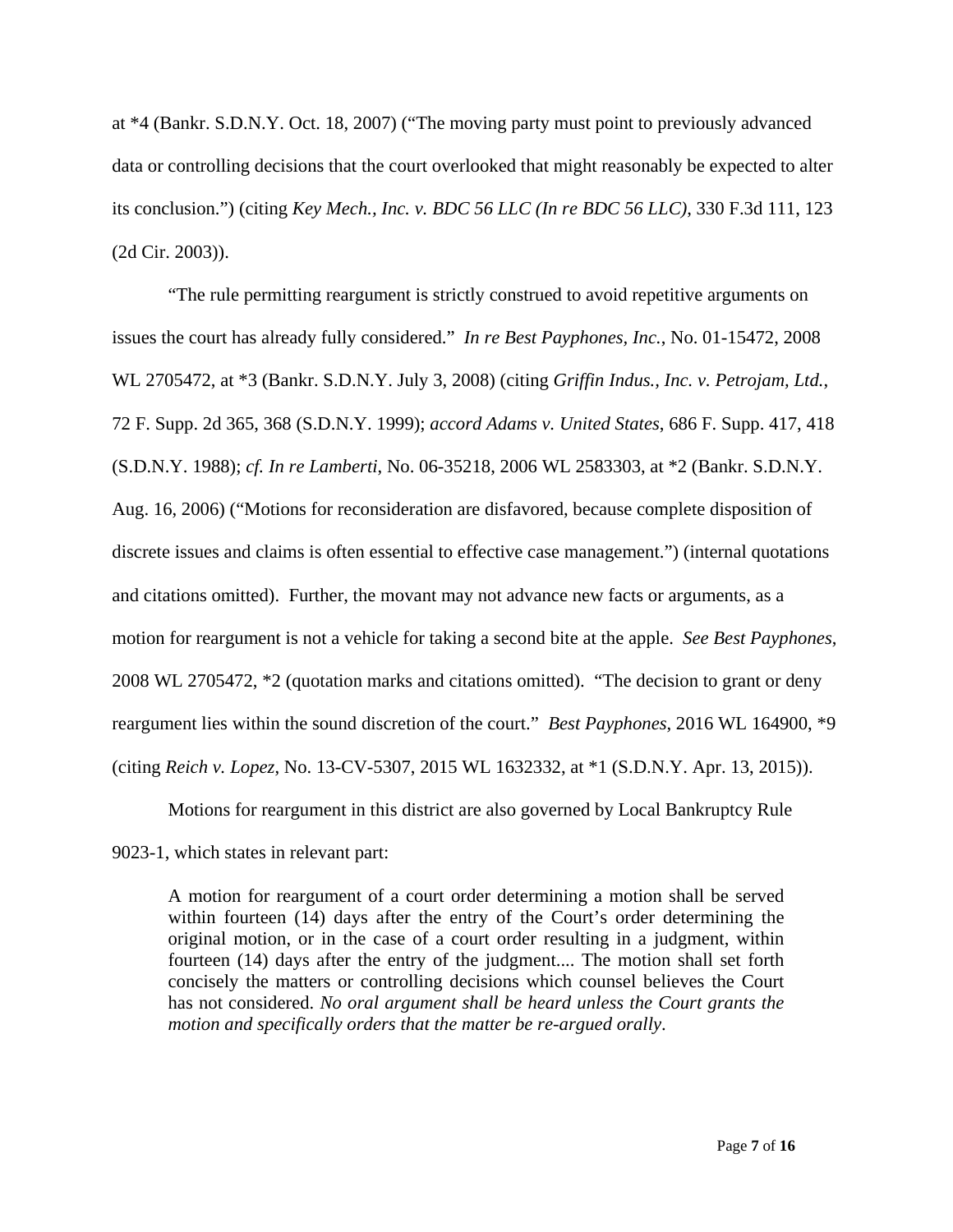LBR 9023-1(a) (emphasis added). Here, while the Debtor timely filed the Motion for Reargument within the prescribed period and noticed a return date of April 7, 2016, the Court concludes, after reviewing the Motion for Reargument, that a hearing for oral arguments is unnecessary as the Debtor merely repeats (literally) the arguments as to the Three Components that were already presented in the Summary Judgment Motion.

#### *Reargument of the Three Components under McSheridan*

As noted above, the Debtor's basis for reargument is that the Court overlooked the Debtor's arguments that the Three Components are barred under the *McSheridan* test. According to the Debtor, "[h]ad the Court considered such controlling legal principles based upon the *undisputed* facts... the controlling law should have materially influenced the Court's Decision to *not require a trial* on the Three Components." Motion for Reargument ¶ 14 (emphasis added). The fallacy of this argument is two-fold: (i) contrary to the Debtor's assumption, there were material *disputed* facts, making summary judgment as a matter of law as to the various components of Landlord's claim (including the Three Components) inappropriate; and (ii) the Court did not overlook *McSheridan*; rather, the Court's consideration of *McSheridan* and the relevant legal principles influenced its conclusion that a trial was necessary as to the components of the Landlord's Amended Claim, including the Three Components.

In *McSheridan*, the Ninth Circuit Bankruptcy Appellate Panel established a three-part test that "must be met for a charge to constitute 'rent reserved' under  $\S 502(b)(6)(A)$ :

- 1) The charge must: (a) be designated as 'rent' or 'additional rent' in the lease; or (b) be provided as the tenant/lessee's obligation in the lease;
- 2) The charge must be related to the value of the property or the lease thereon; and
- 3) [T]he charge must be properly classifiable as rent because it is a fixed, regular or periodic charge."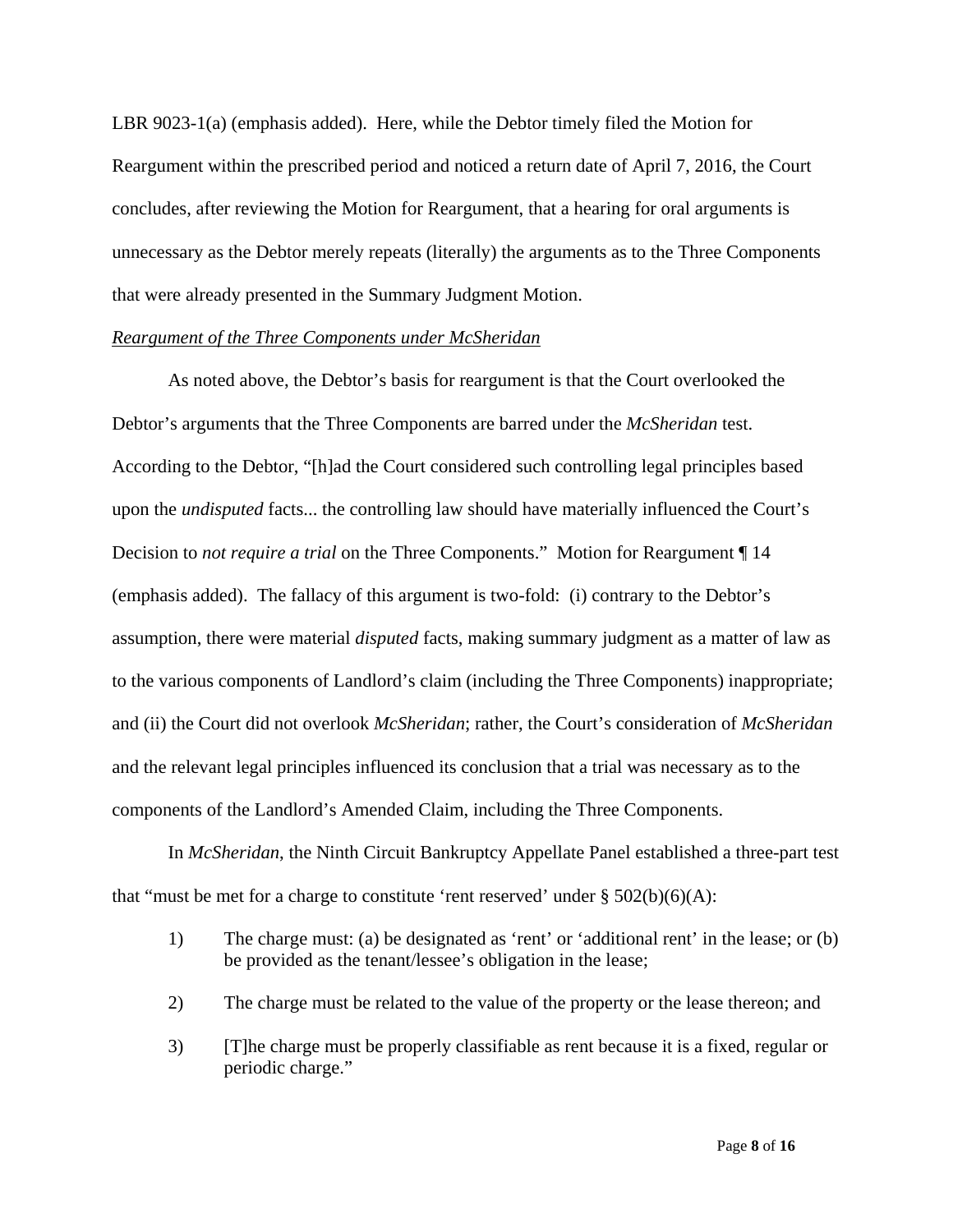*McSheridan*, 184 B.R. 91, 100 (B.A.P. 9th Cir. 1995). The *McSheridan* court went on to say:

[T]he evidence showed that both parties intended to enter into a triple-net lease and that Lease would be obligated to make the other payments in exchange for reduced rent. Thus, some of the charges may have been related to the value of the property or the lease. Furthermore, some of the charges might have been fixed and payable in a regular, periodic fashion like the regular rent. These determinations are for the bankruptcy court to make.

*Id.* The case was remanded back to the bankruptcy court to "conduct further proceedings" consistent with the disposition. *Id.* The Bankruptcy Appellate Panel did not find that "non-rent" charges under a lease, such as the CAM, taxes and utilities at issue there, (or, as here, late fees, construction costs and attorneys' fees) cannot constitute rent under the test as a matter of law.

 The Court is well aware of cases since *McSheridan* that have adopted the three-prong test, to varying degrees, in analyzing landlord claims in the context of the section 502(b)(6) cap. And the Debtor urges the Court to follow in the examples of *Andover Togs* and *Rock & Republic* from this court in applying the *McSheridan* test to the Three Components.<sup>7</sup> However, neither *Andover Togs* nor *Rock & Republic* was decided on summary judgment. In *Andover Togs*, the debtor objected to the landlord's claims based on a number of issues—including, as relevant here, whether construction costs and other "non-rent" charges can be properly included in the landlord's claim. *See In re Andover Togs*, 231 B.R. 521, 537-541 (Bankr. S.D.N.Y. 1999). Then Chief Judge Tina Brozman conducted a multi-day trial involving expert testimony over six months before issuing, a year and a half later, its opinion granting in part and denying in part the

 $\overline{a}$ 

<sup>7</sup> The Debtor states in the Motion for Reargument: "Having determined that the statutory Cap applies to 'rent,' the well-established *McSheridan* test, which has been adopted by this Court (*In re Episode US, Inc.*, 202 B.R. 691 (Bankr. Ct. S.D.N.Y. 1996); *In re Andover Togs*, 231 B.R. 521 (Bankr. S.D.N.Y. 1999); *In re Rock and Republic Enters., Inc.*, 2011 WL 2471000 (Bankr. S.D.N.Y.)), the Court should have applied the test to each of the Three Components of rent as Debtor had argued throughout the SJ Motion." Motion for Reargument ¶ 10.

The Debtor is mistaken in citing *Episode USA* as having adopted the *McSheridan* test. In *Episode USA*, the issues before the court was (i) whether section 502(b)(6) applied to cap the landlord's claim against a debtor under a guaranty, (ii) the administrative priority status of the landlord's claim, and (iii) mitigation of the landlord's damages for future rent. *See In re Episode USA, Inc.*, 202 B.R. at 695-97. Aside from a single reference to *McSheridan* in a string citation, the court in *Episode USA* did not mention *McSheridan* at all, let alone apply the test.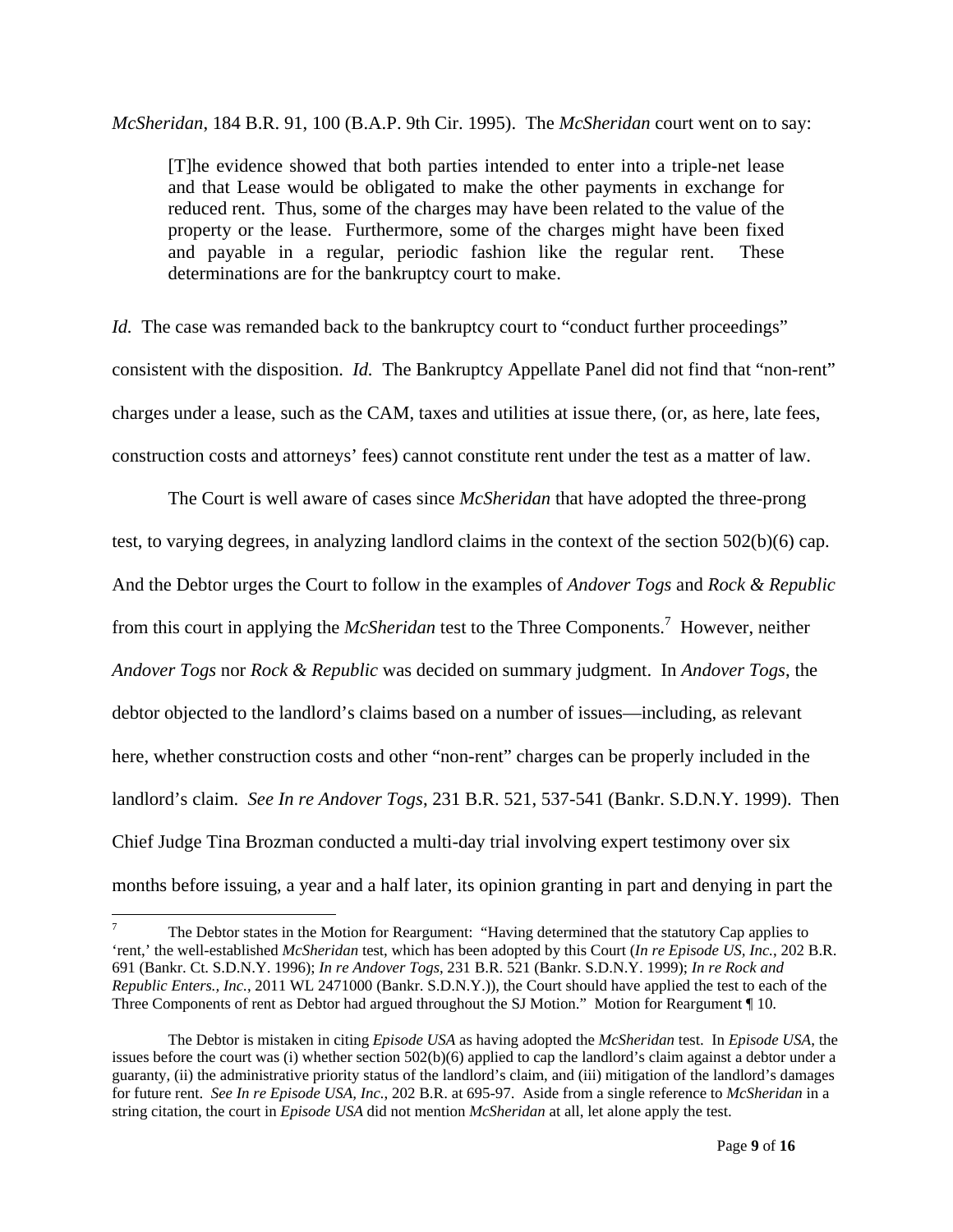debtor's objection.8 Similarly, in *Rock & Republic*, the debtor objected to the claim a landlord, seeking to expunge or estimate such claim at zero. *Rock & Republic*, 2011 WL 2471000, at \*6. One of the issues in the objection was the landlord's entitlement to additional damages for, among other things, tenant build out costs and legal fees. *Id.* at \*22-26. There, the court conducted a three-day trial on the issues in the objection and issued an opinion denying the debtor's objection six months later. *Id.* at \*1.

 As these cases demonstrate, application of the *McSheridan* test does not mean that lease charges such as late fees, attorneys' fees and construction costs can never be recovered as a matter of law at the summary judgment stage. Instead, such determination should be made based upon a review of the underlying evidence, which can often require a trial depending on the facts and circumstances of the case. *See also In re Energy Conversion* Devices*, Inc.*, 483 B.R. 119, 125-26 (Bankr. E.D. Mich. 2012) (denying trustee's motion to disallow landlord's entire claim, then concluding that further development of the record, "after discovery and further proceedings" was needed before the bankruptcy court could rule "on the numerous particular items that make up the 'Additional Damages Claim' component" of the landlord's claim). Here, the Court denied summary judgment on the individual components of the Landlord's Amended Claim because the Landlord raised material facts as to certain ambiguities in the operative agreements, as well as disputes over the documentary evidence in support of such components. Even aside from the ambiguous language and disputed facts noted in the Summary Judgment Decision, the Court still concludes that further findings of fact following an evidentiary trial is necessary for a determination as to the allowance (or disallowance) of the Three Components, each of which is addressed below.

 $\overline{a}$ 

<sup>8</sup> The length of the trial was not specifically noted in the *Andover Togs* opinion, but this Court counted citations to the transcripts of six different trial dates.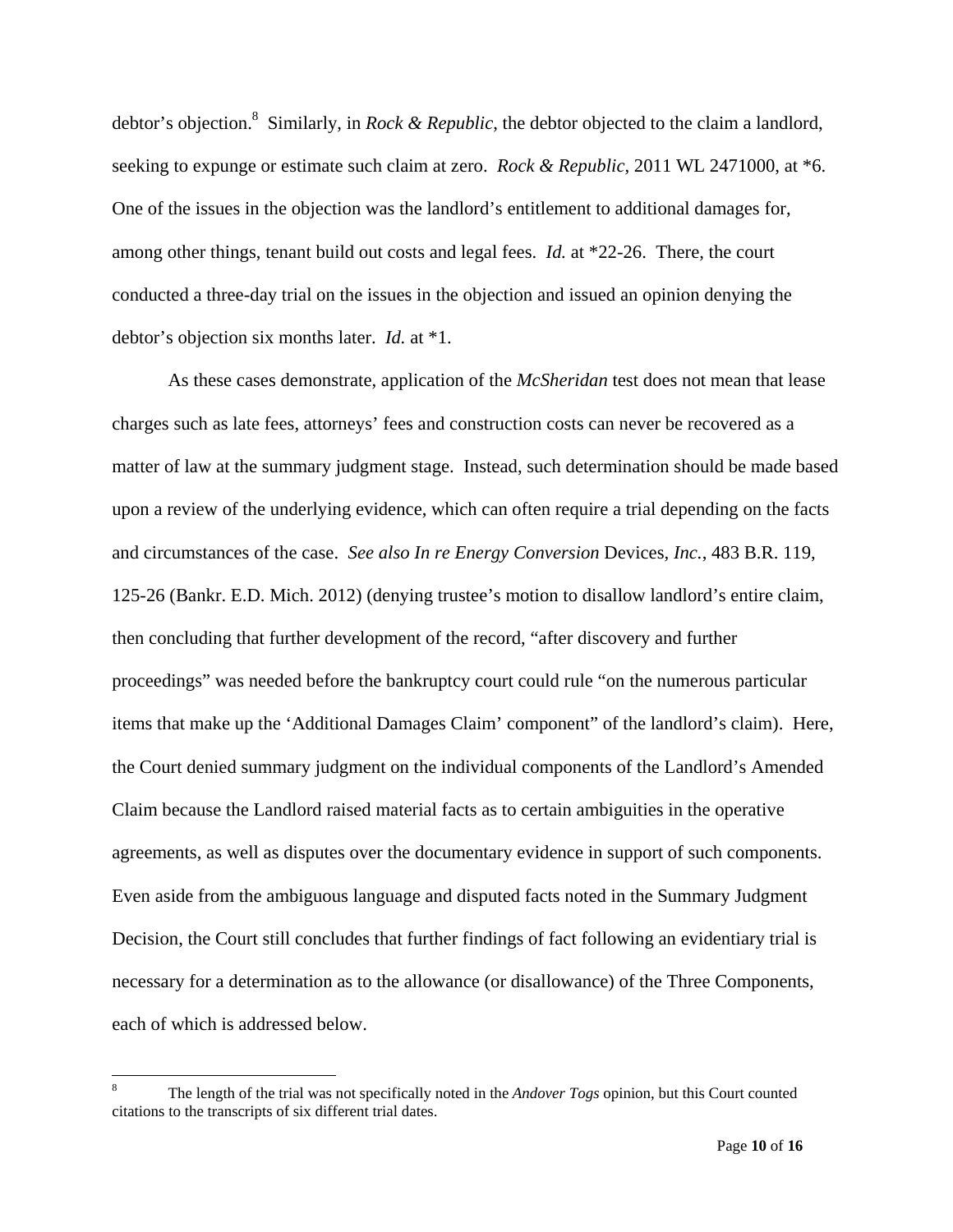### *(i) Late Fees*

 The Debtor's argument that the Landlord is not entitled to late fees is nothing more than a tautological recitation of the *McSheridan* test: "All of these late charges must be disallowed because, applying the *McSheridan* test, late fees are 'rent' [*sic*] since they are not related to the value of the Building and are not a fixed, regular or periodic charge." Motion for Reargument ¶ 23 (citing Summary Judgment Motion at 21). No further explanation or reference to any undisputed fact is provided as to how or why the late fees do not satisfy the *McSheridan* test.

The Amended Claim shows multiple categories of late fees—late fees were assessed on base rent, real estate taxes, property insurance, attorneys' fees and construction costs. While it is highly unlikely that late fees on attorneys' fees and construction costs are related to the value of the Lease or the Building, and assessed on a periodic or regular basis, the same may not be true of late fees on base rent, real estate taxes and property insurance. Since late fees tend to be based upon a percentage of the underlying charge, and charges for base rent, real estate taxes and property insurance are all clearly related to the value of the Lease or Building, such late fees are arguably also related to the value of the Lease or Building. Base rent, real estate taxes and property insurance are also typically assessed in fixed, regular intervals. And non-payment of such charges usually result in late fees being assessed in the same fixed, regular interval until such non-payment is cured. However, the Court does not have sufficient evidentiary facts at the summary judgment stage on how all of these late fees were calculated and assessed, and thus, is unable to determine whether the last two prongs of the *McSheridan* test can be satisfied. As such, the Debtor's reargument that *all* of the Landlord's late fees must be disallowed as a matter of law is denied.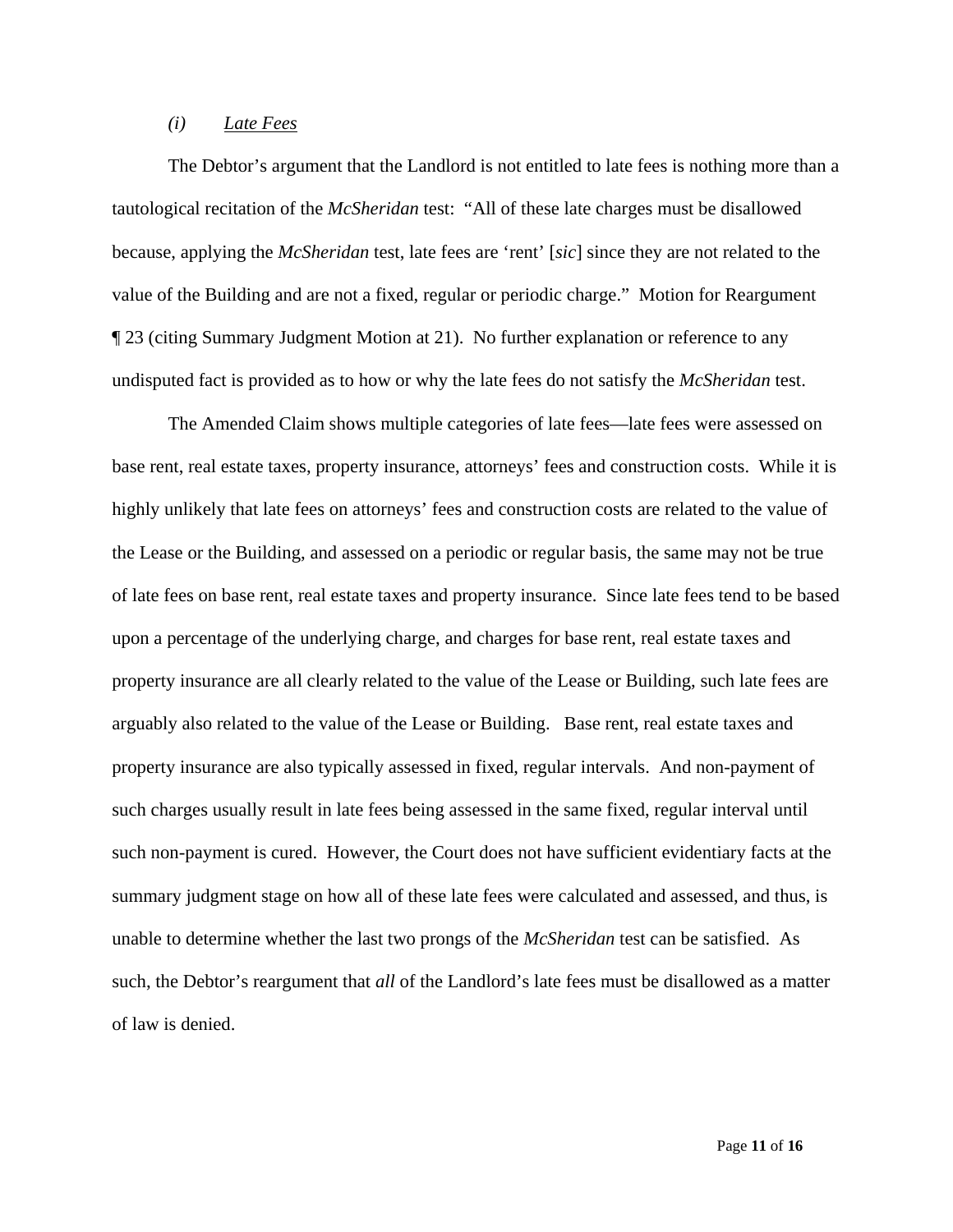# *(ii) Legal Fees*

 $\overline{a}$ 

 Similar to the late fees component, the Debtor objects to the inclusion of attorneys' fees *in toto*, arguing that all these fees are disallowed "because, under the *McSheridan* test, attorneys' fees are not 'rent' for the purposes of  $\S 502(b)(6)$ , as it is not related to the value of the Building and is not a fixed, regular or periodic charge."<sup>9</sup> Motion for Reargument ¶ 26 (citing Summary Judgment Motion at 22). As noted by the Debtor, the Amended Claim does not sort the legal fees into pre- and post- eviction amounts, nor categorize the fees by the legal proceeding or matters to which they relate. Instead, the attorneys' fees are asserted in a lump sum of \$1.7 million representing amounts owed for legal services rendered by two law firms from 2006 to 2015. *See* Amended Claim ¶¶ 102-04.

 Determination of the Landlord's entitlement to legal fees is not simply a formulaic, conclusory application of the *McSheridan* test. In *Rock & Republic*, the bankruptcy court, in analyzing the attorneys' fee component of landlord's claim, distinguished between those legal fees subject to the *McSheridan* test, and those that are capped under section 502(b)(6) as damages not resulting from lease termination:

The Court agrees with R&R that to the extent interest and attorneys' fees are covered by section  $502(b)(6)$  of the Bankruptcy Code, they should be disallowed under the *McSheridan* test. … However, the Court also concurs with the position taken by the Debtors and the Committee that prepetition interest and attorneys' fees related to the litigation in the State Court Action do not constitute damages resulting from the "termination" of the Lease Agreements.

*Rock & Republic*, 2011 WL 2471000, \*24-25 (citations omitted). The court then went on to allow recovery of the landlord's prepetition interest and attorneys' fees that fit under the

<sup>9</sup> The Debtor also argued in the Summary Judgment Motion that the Landlord's legal fees should be barred because (i) the Landlord had changed its classification of legal fees from the Initial Claim, and failed to provide "any basis in the Amended [Claim] to segregate and decipher the claim," and (ii) the "billing parties are not the Landlord." Summary Judgment Motion at 22. The Court does not address these other contentions as they have not been raised in the Debtor's Motion for Reargument.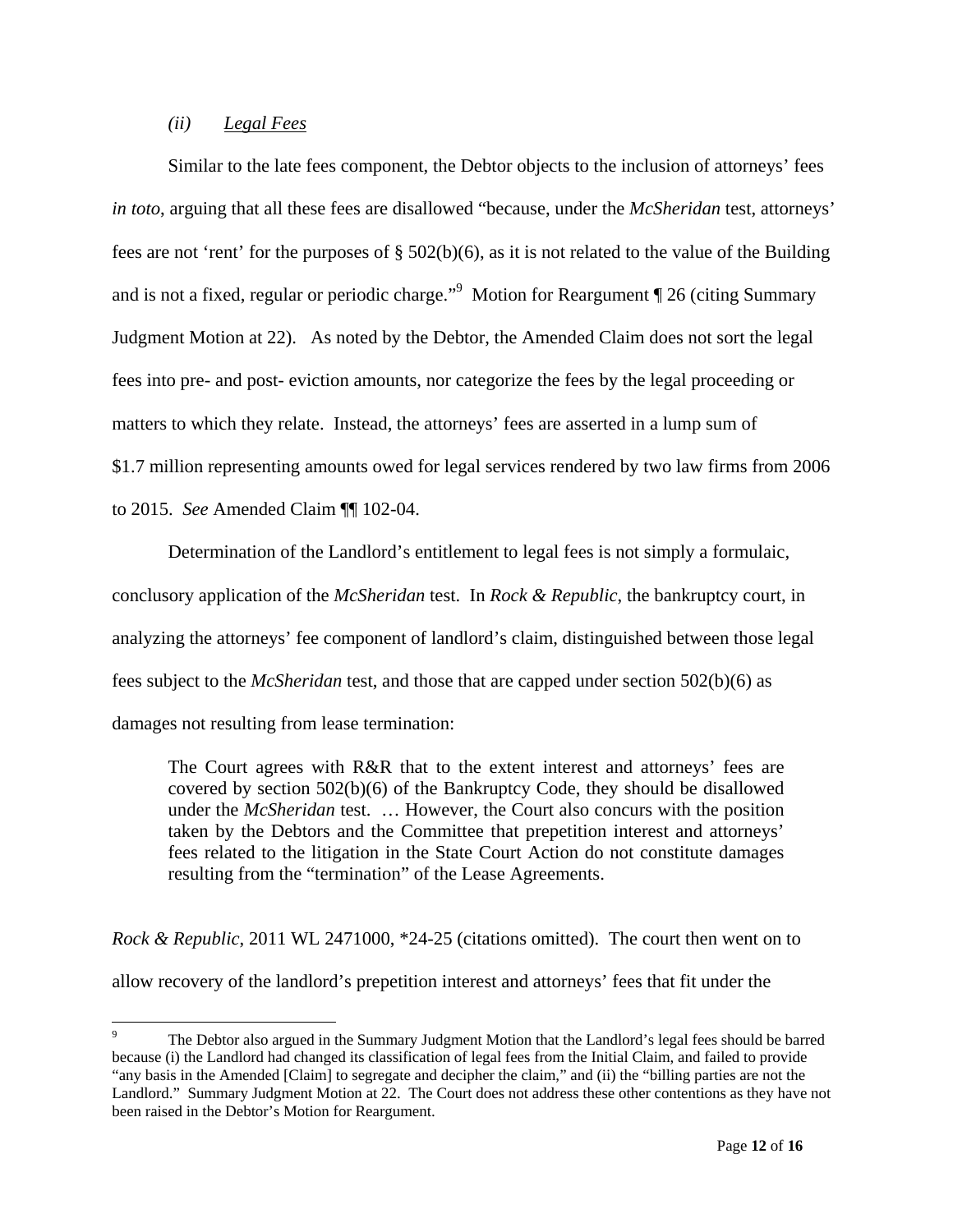definition of allowable expenses, and post-petition attorneys' fees that related solely to the parties' state court action. *Id.*

 Likewise, the Eighth Circuit Bankruptcy Appellate Panel in *Lariat v. Wigley (In re Wigley)*, 533 B.R. 267, 272 (8th Cir. B.A.P. 2015), in addressing landlord's claims for attorneys' fees, costs and disbursements, noted the different treatment between fees that accrued before the lease terminated and those that were post-termination. In granting recovery of the landlord's legal fees that were awarded in the state court litigation, the court in *Wigley* stated:

Because the damages comprising the first element of [landlord's] claim (unpaid rent, common area maintenance and late fees) accrued prior to termination of the lease and thus cannot be said to have resulted from termination of the lease, the related attorneys fees, costs and disbursements—and the prepetition interest thereon—likewise cannot be said to have resulted from termination of the lease. [Landlord's] claim for these attorneys fees, costs, and disbursements—and the pre-petition interest thereon—is thus not subject to  $\S$  502(b)(6)'s cap.

*Id.* (internal citations omitted).

In this case, certain of the Landlord's legal fees might be allowable to the extent that such fees do not result from termination of the Lease and hence, do not fall under section 502(b)(6)'s cap. The attorneys' fees claimed date back to 2006, and includes legal services rendered in connection with the Landlord's acquisition of the Building and the negotiation and entry into the Lease and Guaranty, which clearly do not result from the termination of the Lease. The asserted legal fees also includes amounts incurred in connection with the State Court Action, which action was brought by the Tenant and Synagogues against the Landlord before the Lease was terminated.<sup>10</sup> But the Court needs a more developed factual record as to the nature of these fees and the specific legal matters they pertain to, in order to employ a proper analysis. A wholesale bar of all of the Landlord's legal fees as a matter of law under the guise of applying *McSheridan*

 $10<sup>10</sup>$ 

<sup>10</sup> The verified complaint in the State Court Action was filed on February 26, 2008. *See* Amended POC ¶ 49.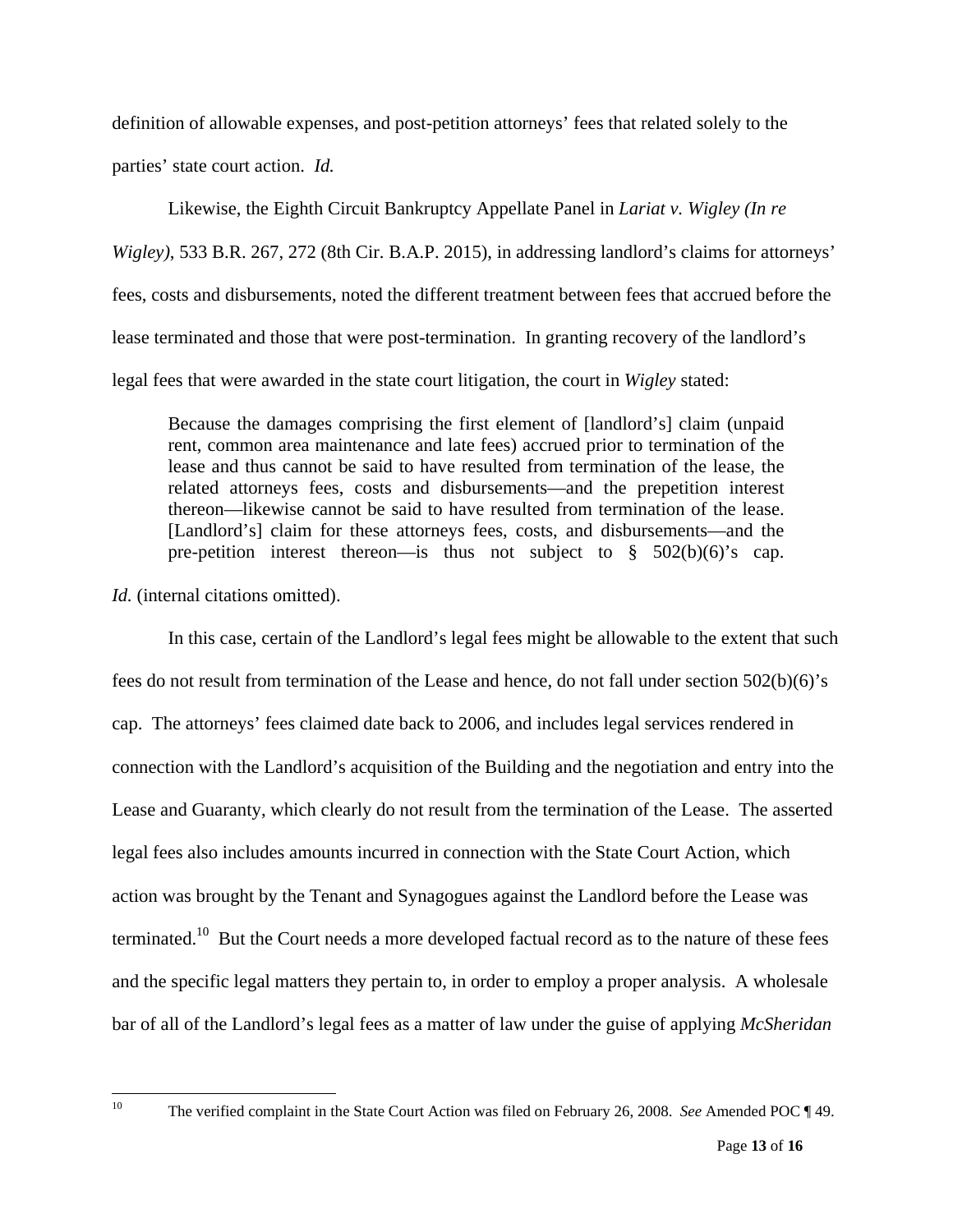will not do. Thus, summary judgment would have been premature, and reargument as to this component is likewise denied.

#### *(iii) Construction Costs*

The Landlord included approximately \$1.2 million in construction costs from 2006 to 2015 as part of the Amended Claim. As with the other two components, the Debtor reargues that such costs cannot be allowed under the *McSheridan* test. The issue, however, is not whether these construction costs can satisfy the 3-prongs of the *McSheridan* test, but whether *McSheridan* is triggered at all. The Landlord argues in his Opposition to Summary Judgment that the statutory cap does not apply to construction costs, citing the Ninth's Circuit's decision in *Saddleback Valley Community Church v. El Toro Materials Co. (In re El Toro Materials Co.)*, 504 F.3d 978 (9th Cir. 2007). In *El Toro*, the Ninth Circuit partly overruled *McSheridan* and articulated a more narrow reading of section 502(b)(6), stating:

Landlords in future cases may have significant claims for both lost rental income and for breach of other provisions of the lease. To limit their recovery for collateral damages only to a portion of their lost rent would leave landlords in a materially worse position than other creditors. In contrast, capping rent claims but allowing uncapped claims for collateral damage to the rented premises will follow congressional intent by preventing a potentially overwhelming claim for lost rent from draining the estate, while putting landlords on equal footing with other creditors for their collateral claims.

*Id.* at 980. While the facts in *El Toro* dealt with a landlord's collateral tort claim against the debtor, its principles have been extended to other claims for collateral damage, or damages that do not directly arise as a result of a lease's termination or rejection. For example, the Delaware Bankruptcy Court in *In re Filene's Basement, LLC*, No. 11- 13511, 2015 Bankr. LEXIS 1350, at \*32 (Bankr. Del. Apr. 16, 2015) held that a mechanic's lien, which was included by the landlord as a component of its "additional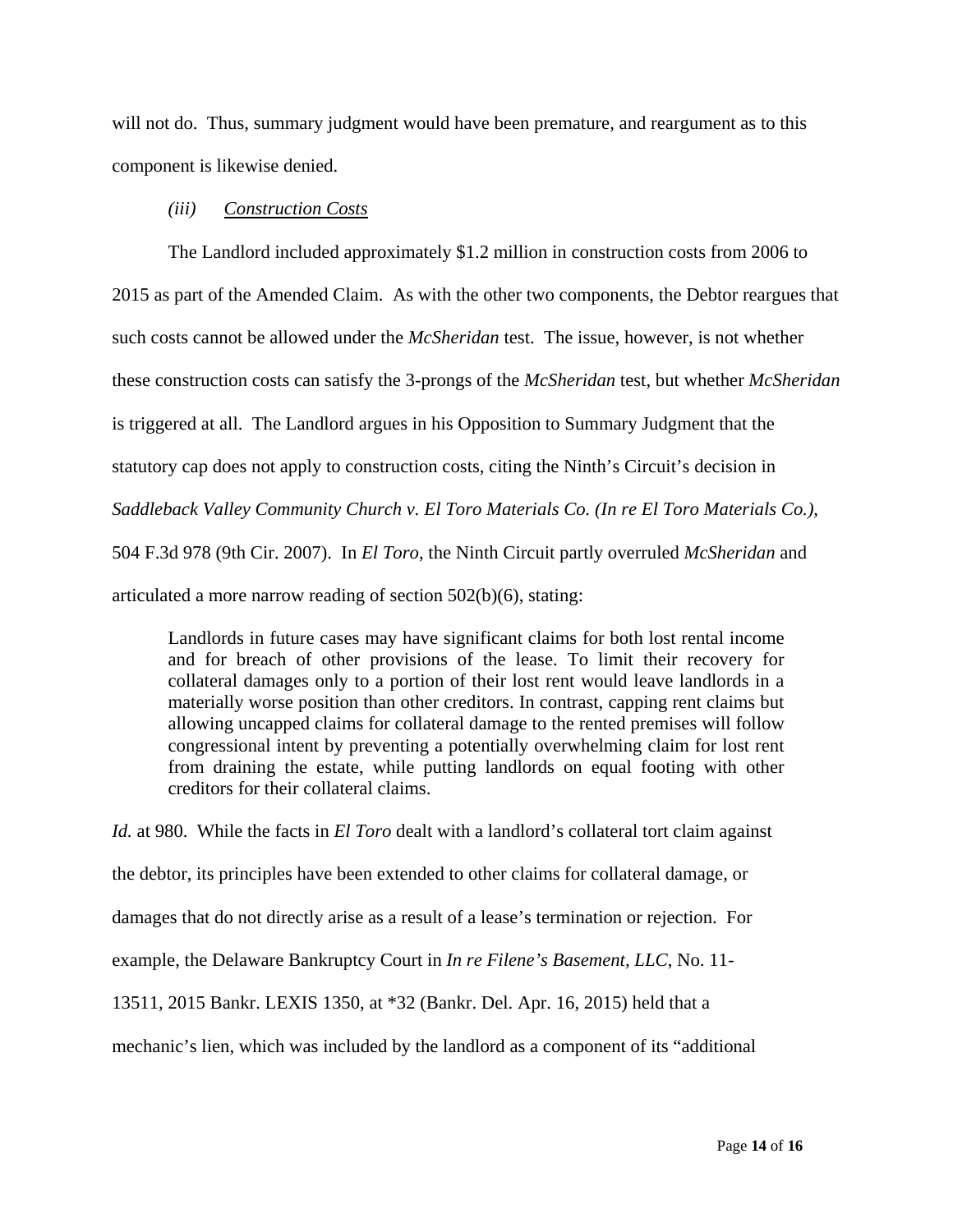claims," existed independently of the lease termination, and was thus not subject to the statutory cap. In reviewing the additional claims, Judge Kevin Carey stated:

I find the reasoning of the Court of Appeals in *El Toro* persuasive and agree with the more narrow interpretation of  $\S$  502(b)(6). The statute does not prevent a landlord from asserting a separate claim for damages that do not directly arise from termination of the lease. … Therefore, the initial question is not whether the Abandonment Claim is rent, but whether the Abandonment Claim results from the termination of the Lease.

*Id.* at 26-28. The court also went on to discuss a similar "Additional Damages" claim in *Energy Conversion*, 483 B.R. at 125.

 Judge Sean Lane of this court also adopted *El Toro's* reasoning in the *Rock & Republic* bankruptcy. *Rock & Republic*, 2011 WL 2471000, at \*22. There, the landlord's asserted a claim for "additional damages," which included, as relevant here, a component for tenant buildout costs. *Id.* at 22-23. While the court ultimately disallowed the tenant buildout costs, the court's conclusion rested, not on finding that such costs fell within the purview of section 502(b)(6), but on the trial testimony, which demonstrated that tenant buildout costs are speculative as they depended on the "wishes and designs of whatever future tenant would next occupy" the leased premises. *Id.*

 Similarly, the only other case from this court that has addressed construction costs post-*McSheridan*, *In re Andover Togs*, 231 B.R. 521 (Bankr. S.D.N.Y. 1999), also looked to the evidentiary record in allowing recovery. In *Andover Togs*, the debtor objected to the landlord's inclusion of tenant installments as part of its claim—arguing, not that *McSheridan* was applicable to bar such costs as rent, but that "the new tenant improvements were improperly and unreasonably inflated because [landlord] completely demolished the space." *Id.* at 537. The court rejected the debtor's argument, finding that, based upon the expert's trial testimony, the